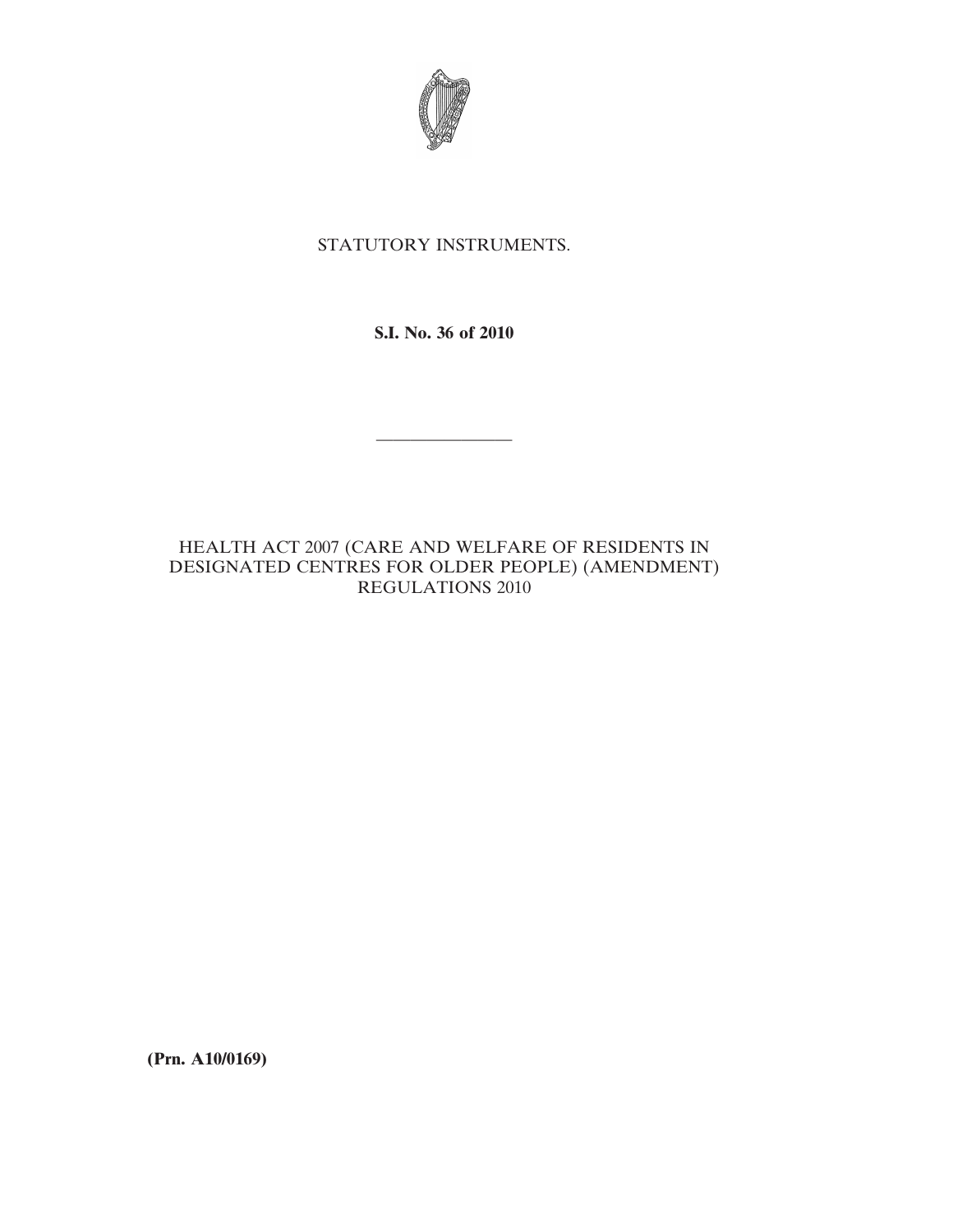## HEALTH ACT 2007 (CARE AND WELFARE OF RESIDENTS IN DESIGNATED CENTRES FOR OLDER PEOPLE) (AMENDMENT) REGULATIONS 2010

I, MARY HARNEY, Minister for Health and Children, in exercise of the powers conferred on me by section 101 of the Health Act 2007 (No. 23 of 2007) hereby make the following regulations:

1. These Regulations may be cited as the Health Act 2007 (Care and Welfare of Residents in Designated Centres for Older People) (Amendment) Regulations 2010.

2. These Regulations come into operation on the 15th day of February 2010.

3. Article 16 of the Health Act 2007 (Care and Welfare of Residents in Designated Centres for Older People) Regulations 2009 (S.I. No. 236 of 2009) is hereby amended by the substitution of the following paragraph for sub-article  $(2)$ :

"(2) The person in charge shall ensure that there is an appropriately qualified registered nurse on duty and in charge of the designated centre at all times and a record thereof maintained in the designated centre."

4. Article 37 of the Health Act 2007 (Care and Welfare of Residents in Designated Centres for Older People) Regulations 2009 (S.I. No. 236 of 2009) is hereby amended by the substitution of the following paragraph for sub-article (3):

"(3) Where the absence arises as a result of an emergency, the registered provider shall give notice in writing to the Chief Inspector of the absence within three working days of its occurrence specifying the matters mentioned in article  $37(2)(a)$  and (*b*) above."

5. The Health Act 2007 (Care and Welfare of Residents in Designated Centres for Older People) Regulations 2009 (S.I. No. 236 of 2009) is hereby amended by the substitution for Schedule 3 of the following:

#### "SCHEDULE 3

## RECORDS TO BE KEPT IN A DESIGNATED CENTRE IN RESPECT OF EACH RESIDENT

- 1. The resident's care plan referred to in article 8.
- 2. A recent photograph of the resident.

*Notice of the making of this Statutory Instrument was published in "Iris Oifigiúil" of* 9*th February*, 2010.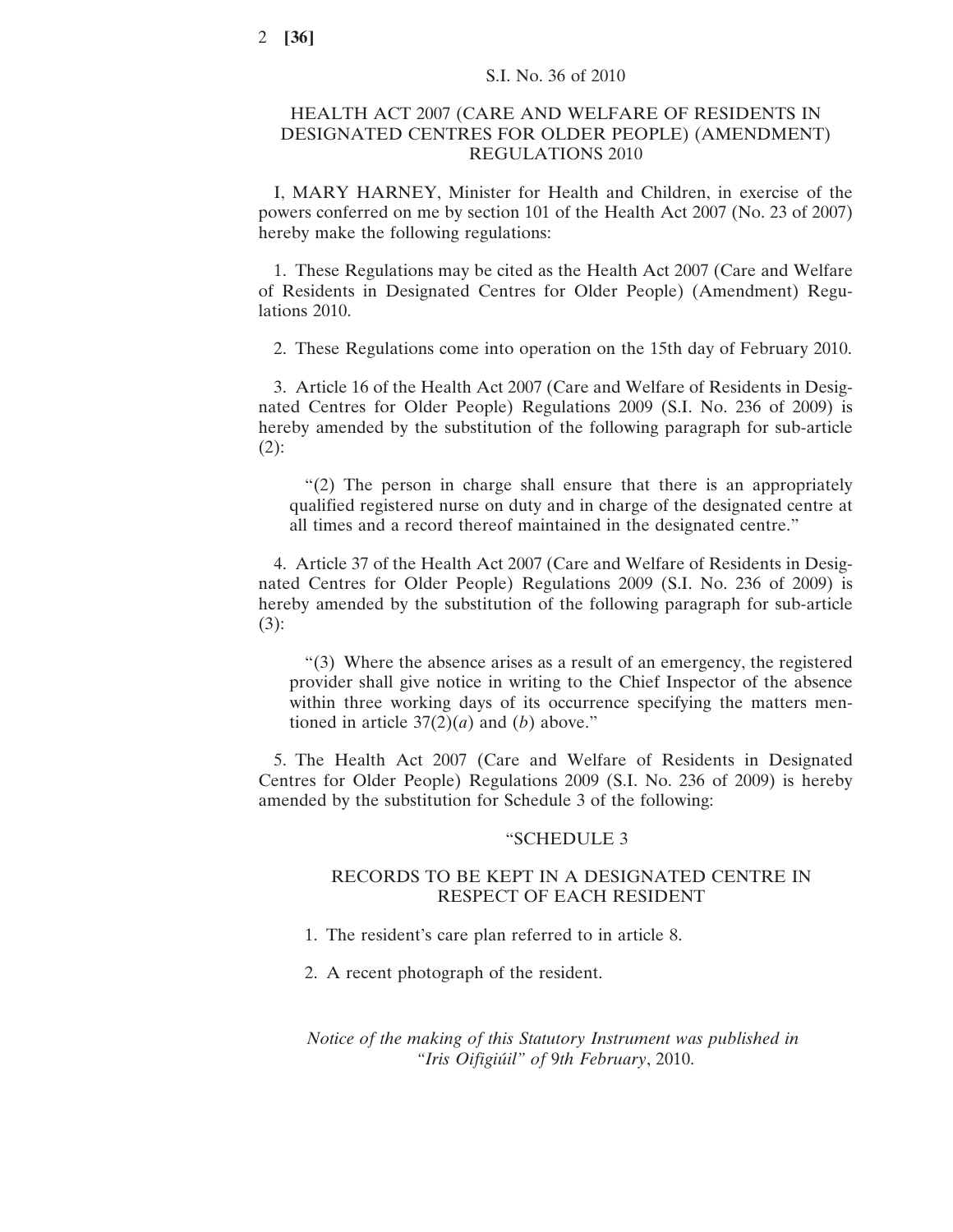3. A record of the following matters in respect of each resident in the directory of residents referred to in article 23:

- (*a*) the name, address, date of birth, sex, and marital status of each resident;
- (*b*) the name, address and telephone number of the resident's next of kin or of any person authorised to act on their behalf;
- (*c*) the name, address and telephone number of the resident's general practitioner and of any officer of the Executive whose duty it is to supervise the welfare of the resident;
- (*d*) the date on which the resident was first admitted to the designated centre;
- (*e*) the date on which the resident was discharged from the designated centre;
- (*f*) if the resident is transferred to another designated centre or to a hospital, the name of the designated centre or hospital and the date on which the resident is transferred;
- (*g*) if the resident died at the designated centre, the date, time and cause of death; and
- (*h*) the name and address of any authority, organisation or other body, which arranged the resident's admission to the designated centre.
- 4. A record of the following matters in respect of each resident:
	- (*a*) a record of all medicines kept in the designated centre for the resident, and the dates and times on which they were administered to the resident;
	- (*b*) a record of any accident affecting the resident in the designated centre and of any other incident in the designated centre which is detrimental to the health or welfare of the resident, which record shall include the nature, date and time of the accident or incident, whether medical treatment was required and the name of the persons who were respectively in charge of the designated centre and supervising the resident, and the names and contact details of any witnesses;
	- (*c*) a record of all nursing care provided to the resident, including a record of their condition and any treatment or surgical intervention;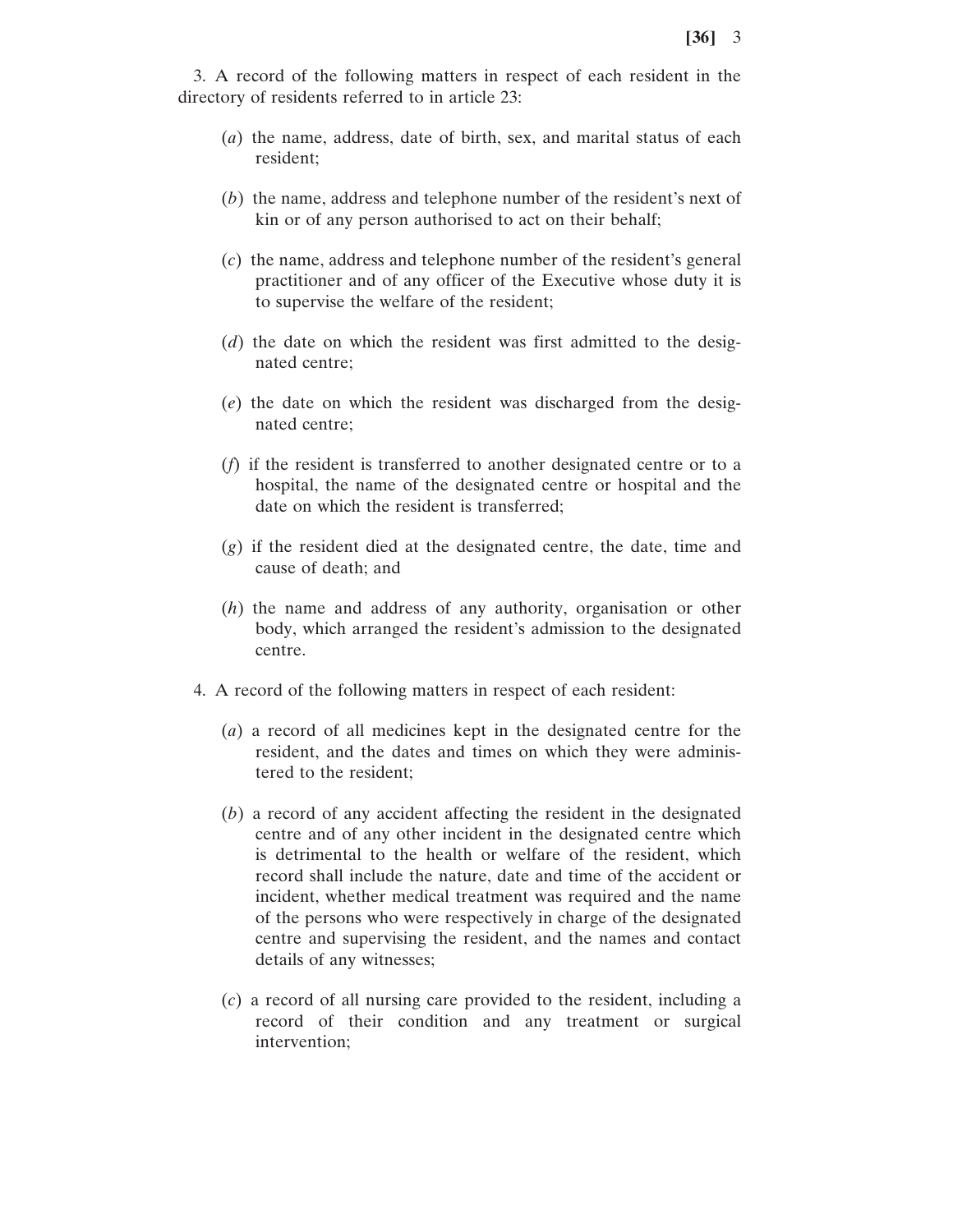- 4 **[36]**
- (*d*) details of any specialist communication needs of the resident and methods of communication that may be appropriate to the resident;
- (*e*) details of any plan relating to the resident in respect of medication, nursing care, specialist health care or nutrition;
- (*f*) a record of any incident of pressure sores and of treatment provided to the resident;
- (*g*) a record of falls and of treatment provided to the resident;
- (*h*) a record of any restraint used on the resident; and
- $(i)$  a record of any limitations agreed with the resident as to the resident's freedom of choice, liberty of movement and power to make decisions.

5. A copy of correspondence to or from the designated centre relating to each resident."

6. The Health Act 2007 (Care and Welfare of Residents in Designated Centres for Older People) Regulations 2009 (S.I. No. 236 of 2009) is hereby amended by the substitution for Schedule 4 of the following:

#### "SCHEDULE 4

#### OTHER RECORDS TO BE KEPT IN A DESIGNATED CENTRE

- 1. A copy of the statement of purpose.
- 2. A copy of the resident's guide.
- 3. A record of all residents' accounts kept in the designated centre.
- 4. A copy of all inspection reports.

5. A record of all persons employed at the designated centre, including in respect of each person so employed:

- (*a*) their full name, address, date of birth, qualifications and experience;
- (*b*) a copy of each reference obtained in respect of them;
- (*c*) the dates on which they commence and cease to be so employed;
- (*d*) the position they hold at the designated centre, the work that they perform and the number of hours for which they are employed each week;
- (*e*) correspondence, reports, records of disciplinary action and any other records in relation to their employment; and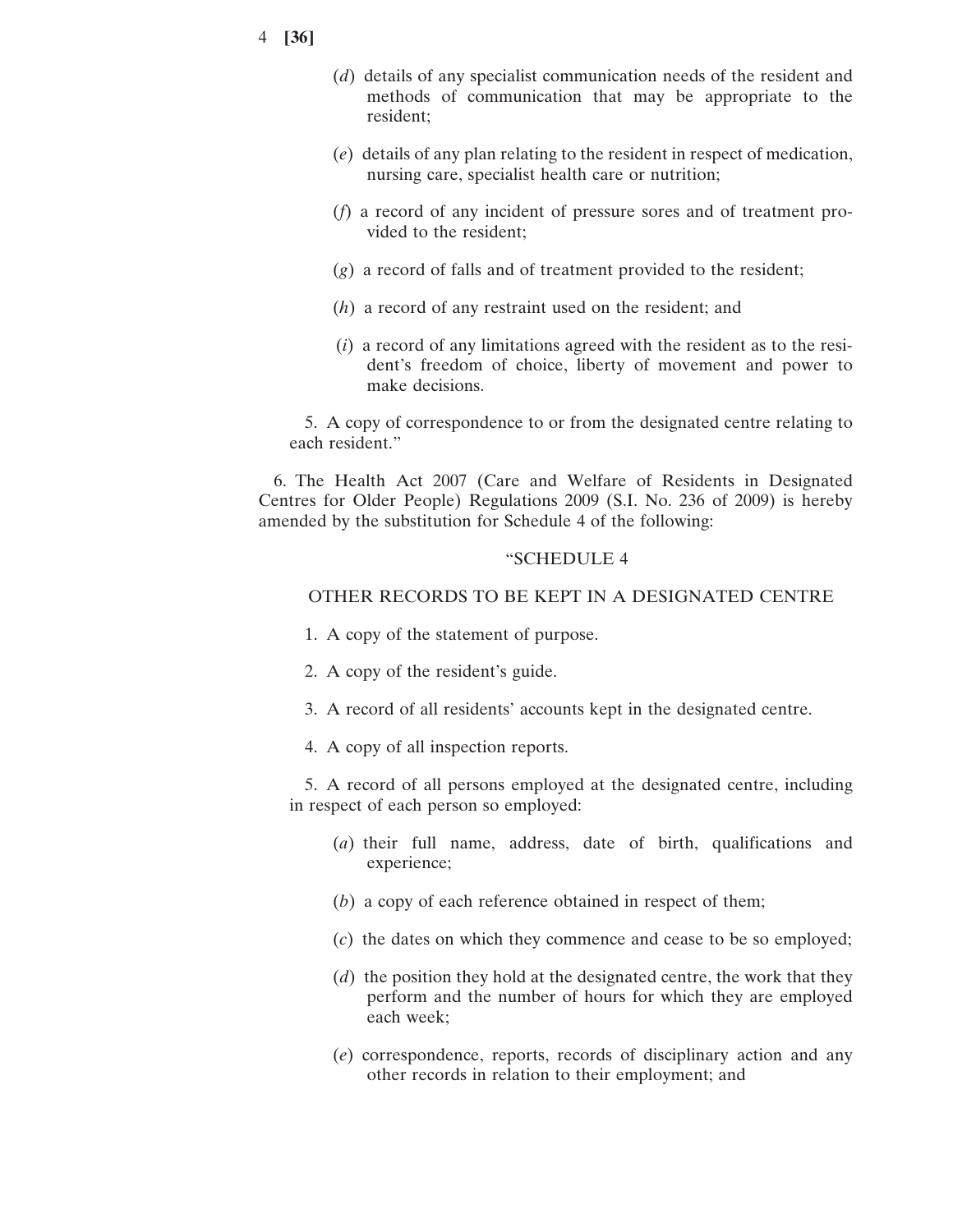(*f*) a record of current registration details of nursing staff.

6. A copy of the duty roster of persons working at the designated centre, and a record of whether the roster was actually worked.

7. A record of the designated centre's charges to residents, including any extra amounts payable for additional services not covered by those charges, and the amounts paid by or in respect of each resident.

8. A record of all money or other valuables deposited by a resident for safekeeping or received on the resident's behalf, which

- (*a*) shall state the date on which the money or valuables were deposited or received, the date on which any money or valuables were returned to a resident or used, at the request of the resident, on their behalf and, where applicable, the purpose for which the money or valuables were used; and
- (*b*) shall include the written acknowledgement of the return of the money or valuables.

9. A record of furniture brought by a resident into the room occupied by them.

10. A record of all complaints made by residents or representatives or relatives of residents or by persons working at the designated centre about the operation of the designated centre, and the action taken by the registered provider in respect of any such complaint.

11. A record of any of the following events that occur in the designated centre:

- (*a*) any accident;
- (*b*) any outbreak of infectious disease in the designated centre;
- (*c*) any injury or illness;
- (*d*) any fire;
- (*e*) except where a record to which paragraph 13 refers is to be made, any occasion on which the fire alarm equipment is operated;
- (*f*) any theft or burglary;
- (*g*) any unexplained absence of a resident from the designated centre;
- (*h*) any allegation, suspected or confirmed, of abuse of any resident;
- (*i*) any allegation of misconduct by the registered provider or any person who works in the designated centre; and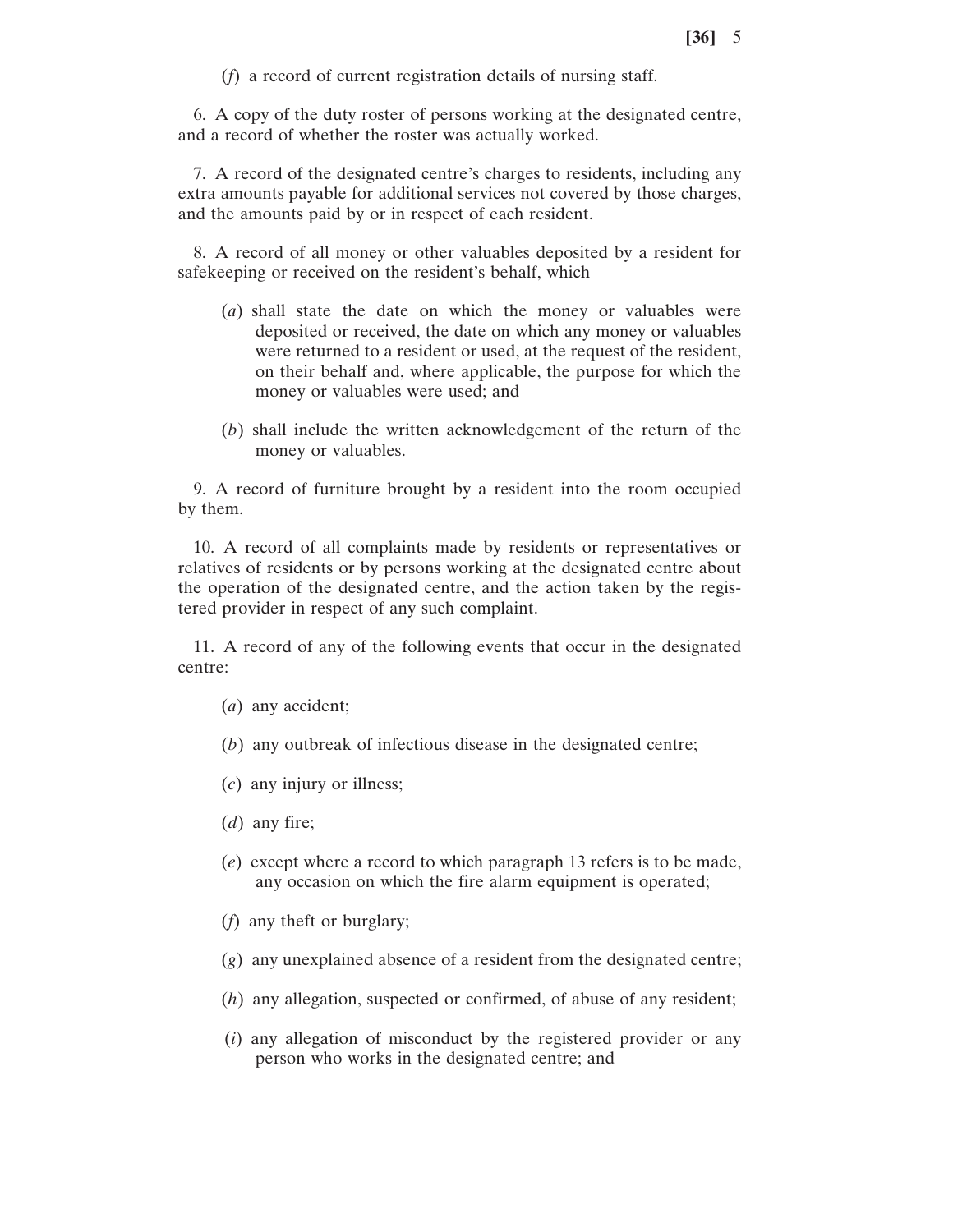#### 6 **[36]**

(*j*) any incident where evacuation of the centre took place.

12. Records of the food provided for residents in sufficient detail to enable any person inspecting the record to determine whether the diet is satisfactory, in relation to nutrition and otherwise, and of any special diets prepared for individual residents.

13. A record of every fire practice, drill or test of fire equipment (including fire alarm equipment) conducted in the designated centre and of any action taken to remedy defects in the fire equipment.

14. A statement of the procedure to be followed in the event of a fire, or where a fire alarm is given.

15. A statement of the procedure to be followed in the event of accidents or in the event of a resident going missing.

16. A record of all visitors to the designated centre, including the names of visitors."



MARY HARNEY, Minister for Health and Children.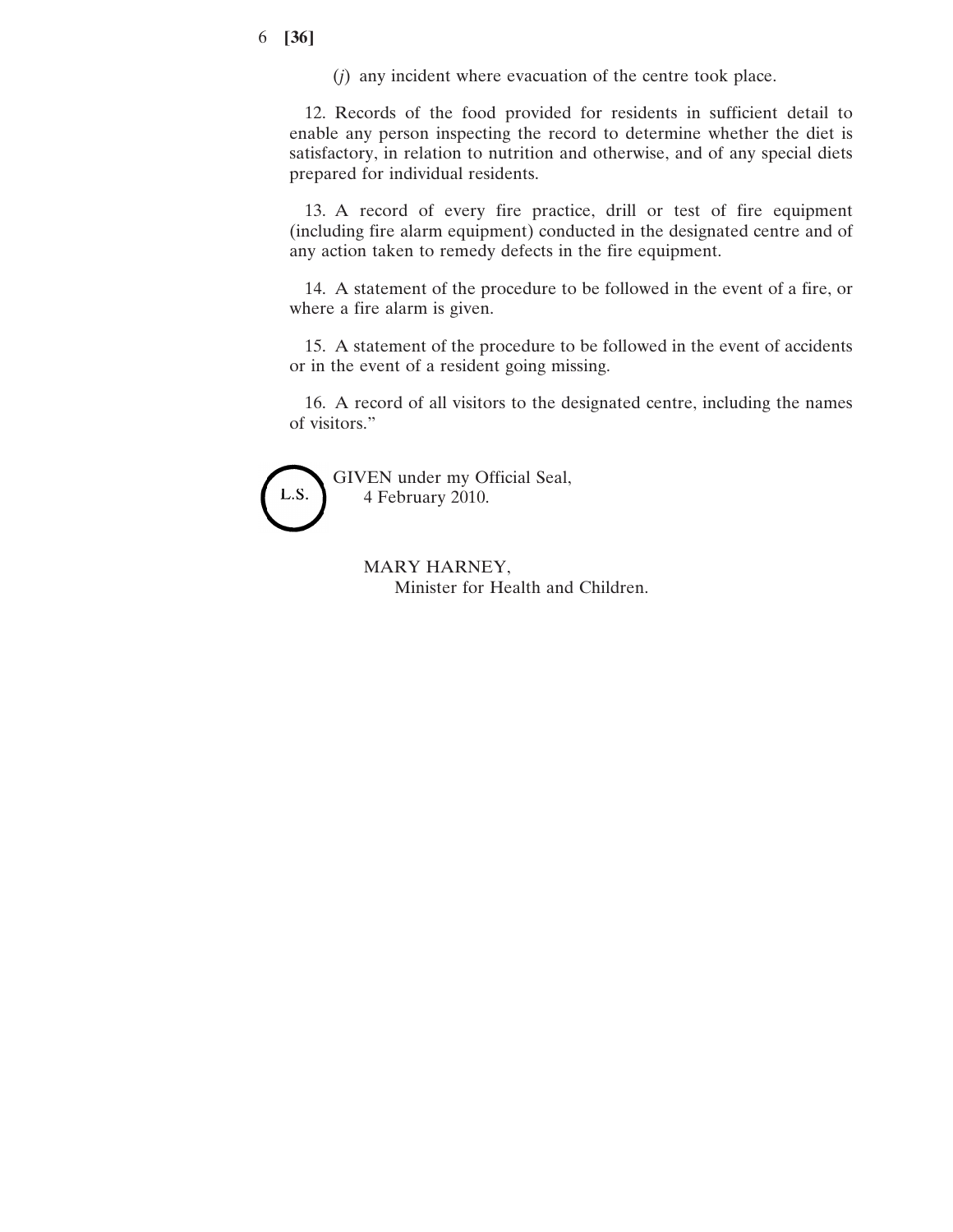**[36]** 7

## EXPLANATORY NOTE.

*(This note is not part of the Instrument and does not purport to be a legal interpretation).*

These Regulations amend articles 16 and 37 and schedules 3 and 4 of the Health Act 2007 (Care and Welfare of Residents in Designated Centres for Older People) Regulations 2009.